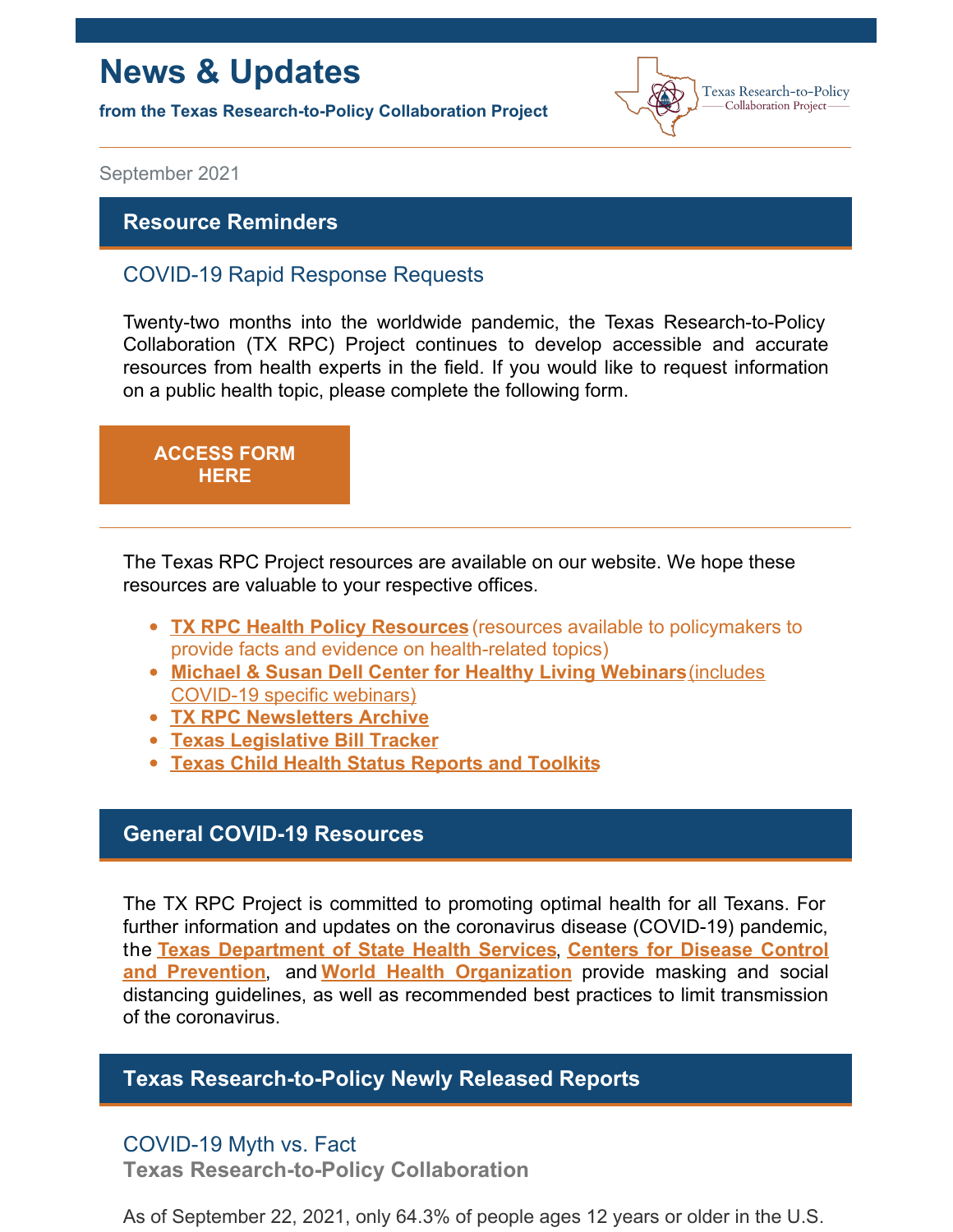are fully vaccinated, and rates of infection, hospitalization, and death remain high. Using evidence-based information, this resource clarifies several misconceptions about the safety and effectiveness of masks and vaccines for protection against COVID-19.

## **MYTH: The COVID-19 vaccines are not safe** and were developed too rapidly.

**FACT: The COVID-19** vaccines are safe and effective, and the risks from the vaccines are extremely rare. (2)



The vaccines were developed under the same rigorous standards as other vaccines, and the technology used has been in development and studied by researchers for decades. (9) On August 23, 2021, the U.S. Food & Drug Administration (FDA) fully approved the Pfizer vaccine for COVID-19 in people 16 years of age and older. (10)

#### **Key Takeaways:**

- Vaccination is the best path to ending the COVID-19 pandemic.
- The FDA's full approval of the first COVID-19 vaccine is an important milestone that should reassure anyone who has concerns about getting vaccinated.
- Get vaccinated and continue to wear a mask, social distance, avoid crowds and poorly ventilated spaces, and wash your hands often.

#### **VIEW THE [REPORT](https://sph.uth.edu/research/centers/dell/legislative-initiatives/COVID-19 Myth vs Fact.pdf)**

## **Highlights from TX RPC Network Members Conducting COVID-19 Research**

How to talk to your loved ones about getting the COVID-19 vaccine **George Delclos, MD, MPH - UTHealth School of Public Health in Houston**

As the pandemic continues, health experts are discussing how to have conversations with loved ones about receiving the COVID-19 vaccine. Health experts point out that it is important to remind your loved ones that discussing the vaccine with them comes from a place of compassion, and to listen and stay calm with your family members during the talk. TX RPC Network Member Dr. George Delclos was interviewed in the Houston Chronicle where he noted that vaccinated people can communicate vaccine benefits through personal experiences when talking to a loved one who may be wary of getting the COVID-19 vaccine. He says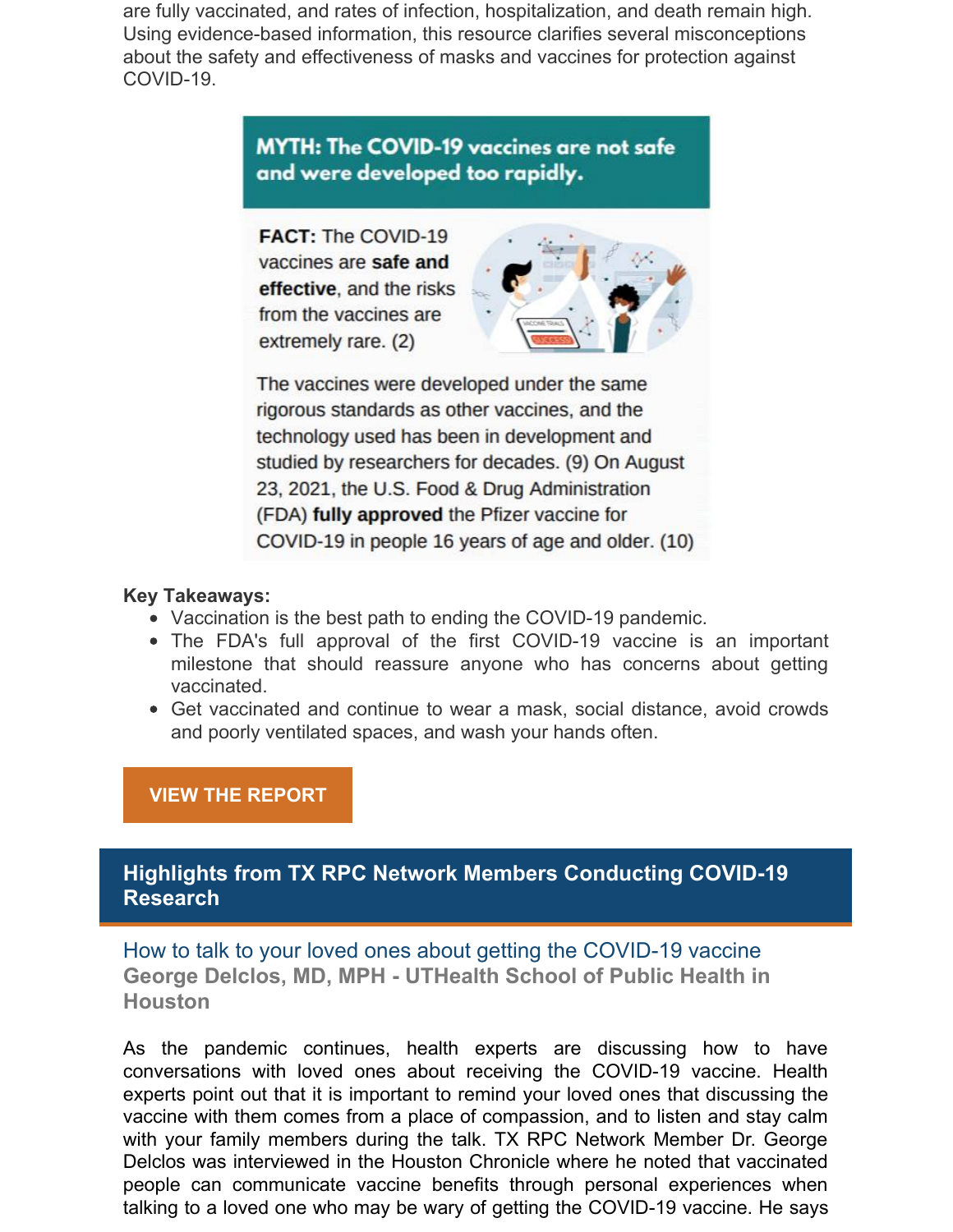honesty is the best medicine, and that "somebody close can play a tremendous role (in getting someone vaccinated), especially if it's one of the folks who was hesitant but got vaccinated and saw it was no big deal."

#### **Key Takeaways:**

- Sharing personal experiences about receiving the vaccine can help unvaccinated individuals make decisions about scheduling an appointment.
- Compassion and understanding are an effective approach to having a discussion about the vaccine. Judgment will make people stop listening during a conversation.

## **READ THE [ARTICLE](https://www.houstonchronicle.com/news/houston-texas/health/article/how-to-talk-to-family-about-covid-vaccine-16360071.php)**

## 33% of Texas children have antibodies to fight virus

**Sarah Messiah, PhD, MPH - UTHealth School of Public Health in Houston**

The Texas CARES study conducted by UTHealth researchers found that 2 out of 3 school-aged children do not have antibodies to fight COVID-19 as of August 2021. As the school year begins, it is important to keep in mind that masks add an extra layer of protection for everyone, especially people who are unable to be vaccinated. TX RPC Network Member Dr. Sarah Messiah spoke about children's vulnerability noting that younger aged children are still not eligible to receive the COVID-19 vaccine. Health experts urge parents to think about their children's safety when sending them to school and to consider having children wear masks while at school.

#### **Key Takeaways:**

- Around 2/3 of children have not been exposed to COVID-19 so their immune systems have not been able to produce antibodies to fight the virus.
- Masks add an extra layer of protection, especially for school-aged children who are not yet eligible to be vaccinated.

**[WATCH](https://archive.tveyes.com/7313/meltwater/f9266343-19a4-4d3e-b222-5ab3328436d2/KTRK_08-02-2021_06.37.18.mp4) THE VIDEO**

**LEARN MORE ABOUT [PROTECTING](https://sph.uth.edu/research/centers/dell/legislative-initiatives/Protecting+our+Children+from+COVID-19_09.08.21.pdf?language_id=1) KIDS FROM COVID-19**

## **TX RPC Partner Events**

VIRTUAL EVENT: 2021 Philip R. Nader Legacy of Health Lectureship **Michael & Susan Dell Center for Healthy Living**

Join the Michael & Susan Dell Center for Healthy Living for the Philip R. Nader Legacy of Health Lectureship on Thursday, October 7, 2021 from 12:00 - 1:00pm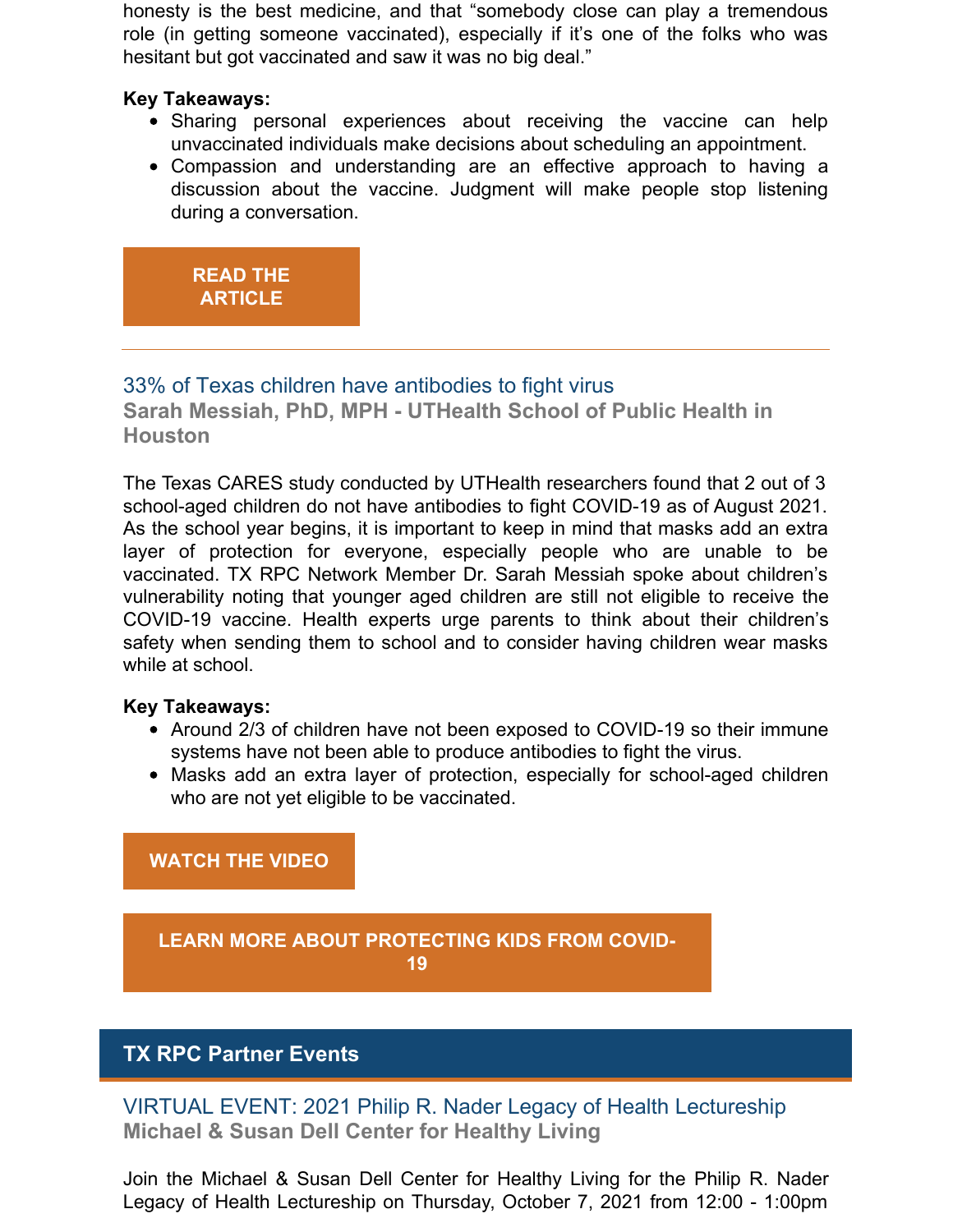CT. The keynote speaker, Dr. Rafael Perez-Escamilla will give a presentation on "Responsive Feeding and Childhood Obesity Prevention: An Equitable Nurturing Care Perspective".

Dr. Perez-Escamilla is a professor of Public Health, the Director at the Office of Public Health Practice, Director of Global Health Concentration, and Director of Maternal Child Health Promotion Program at the Center for Methods on Implementation and Prevention Sciences (CMIPS) at Yale School of Public Health.

**[REGISTER](https://register.gotowebinar.com/register/8925207990447772944) FOR THE EVENT**

## WEBINAR: Resuming In-Person Physical Activity Safely: Updated COVID-19 Guidance and Practical Recommendations **Live Smart Texas**

Live Smart Texas hosted a webinar on September 23, 2021 with Dr. Bertha Hidalgo from the University of Alabama at Birmingham, Vanessa Castro from IT'S TIME TEXAS, and Heidi Swartz from Cowtown Marathon about resuming in-person physical activity safely during the COVID-19 pandemic. They reviewed current guidelines and discussed how to participate in physical activities safely based on the latest research and evidence. They mention that participation safety may vary by sport.

#### **WATCH THE RECORDING**

## WEBINAR: COVID Quo Vadis? Variants, Sick Kids, Vaccines and the Unvaccinated

**Michael and Susan Dell Center for Healthy Living**

Drs. Fisher-Hoch and McCormick from the UTHealth School of Public Health in Brownsville gave a presentation about how COVID-19 variants form and the current state of the Delta variant. They took a deeper look at the impact of the Delta variant on unvaccinated individuals and in children, and a look at emerging variants of interest. The best protection against COVID-19 hospitalizations and death continues to be vaccinations and masking adherence.

#### **WATCH THE [RECORDING](https://sph.uth.edu/research/centers/dell/webinars/webinar.htm?id=c2b963bb-54e8-4a0f-9598-d93b5262e910)**

#### Texas Obesity Awareness Week

**Michael & Susan Dell Center for Healthy Living**

Texas Obesity Awareness Week was established in the 80<sup>th</sup> Legislative Session by House Bill 2313 and is designated to occur in the second full week of September each year. The purpose of the week is to raise awareness of the health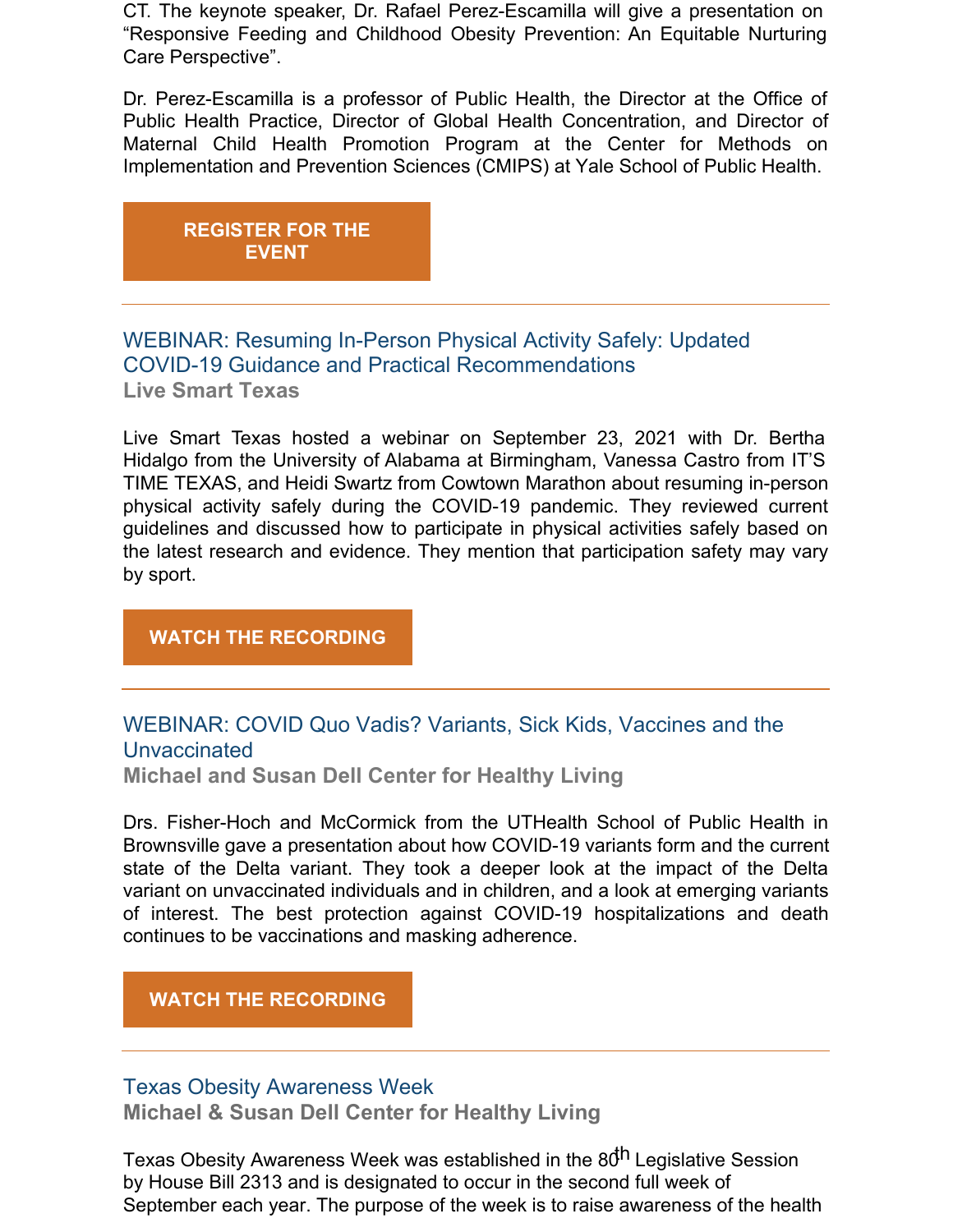risks associated with obesity and to encourage Texans to achieve and maintain a healthy lifestyle.

Although Texas Obesity Awareness Week has passed, the Michael & Susan Dell Center for Healthy Living has rounded up our most recent and popular obesity resources below:

#### **Resource Highlight:**

[COVID-19:](https://urldefense.proofpoint.com/v2/url?u=https-3A__r20.rs6.net_tn.jsp-3Ff-3D001X-2DXmppAdE-5FjSr829ehv9Bqi-5FBguhJyVjHthqk58HUv68TPooyDQWIyma7OtGtan-2D0Ea-5FgKmbfLNBhn-5F2FugGNSoz9faeqKo34-5FkoRcRioseJ9wG2AWPSANXbA-2DRVJEsPvDJoR4taiPJH-5FCDaN0zh-2DekfCMA37Rg6T9Aaeduow9MfJPNTpYgQRZSI60HCg-2DJsk8OyQe9dyOGjEeC4qxbnebj8QhmjJFDImITUmdsGlFCK0odiVtjI8lBhc0rEA2KJdlT4i666Mqs-3D-26c-3DytbwXeascvq5Ss2JVU9o-2Du5XIW07HrrrWOIg2aqp7aXB3gx75K-2DGdg-3D-3D-26ch-3D92JrrmdsfhQ3jcnLVte1mKWEAsQ83YCKht0rhkdCJTGWRzoEEeuutQ-3D-3D&d=DwMFaQ&c=bKRySV-ouEg_AT-w2QWsTdd9X__KYh9Eq2fdmQDVZgw&r=UxA7Pco1nIW5D52Vm1vCKbiX1EOcVM2SA0HT421mUkk&m=mQqiQY_qhiwD-ZPHUn0EfKDDMRUBPC3Kv1vpoR-IXYs&s=zWk3DwOZoQMFcEvW6SeKFfq0THBKufLb8IN2f7FSsh4&e=) Impact of Childhood Obesity on Health Outcomes [COVID-19:](https://urldefense.proofpoint.com/v2/url?u=https-3A__r20.rs6.net_tn.jsp-3Ff-3D001X-2DXmppAdE-5FjSr829ehv9Bqi-5FBguhJyVjHthqk58HUv68TPooyDQWIyma7OtGtan-2DWP1BelmbrNgUE4cVD0ME-5F0h7y-5FPrKYW8YLYEc7NR5xxdD-2DptOk8kSnZKeu1mX1mk5m5YND8AWA6XP2FuYrdKgOe18NMhZzwL-2DDKcv7qNYewQpy34fslBbG2bPpy1pK9XmOEs5xxbNZlK4oglawxhkZO0wEmTFQgCCSFemIXIuHni0Wjorcv7W9WQPsM3RBEOfjsWszKmMgM-3D-26c-3DytbwXeascvq5Ss2JVU9o-2Du5XIW07HrrrWOIg2aqp7aXB3gx75K-2DGdg-3D-3D-26ch-3D92JrrmdsfhQ3jcnLVte1mKWEAsQ83YCKht0rhkdCJTGWRzoEEeuutQ-3D-3D&d=DwMFaQ&c=bKRySV-ouEg_AT-w2QWsTdd9X__KYh9Eq2fdmQDVZgw&r=UxA7Pco1nIW5D52Vm1vCKbiX1EOcVM2SA0HT421mUkk&m=mQqiQY_qhiwD-ZPHUn0EfKDDMRUBPC3Kv1vpoR-IXYs&s=N4QVT3FSb0w8c894YZLU6LXT2Vmozq8bLQOyD6pc-6s&e=) Impact of Adult Obesity on Health Outcomes Child [Obesity](https://urldefense.proofpoint.com/v2/url?u=https-3A__r20.rs6.net_tn.jsp-3Ff-3D001X-2DXmppAdE-5FjSr829ehv9Bqi-5FBguhJyVjHthqk58HUv68TPooyDQWIyq8MuPYbP9zriaWGb6UiEXKJG3wpOPQFvW1p1FwslMXT2SC52J0-2DpalICZcOTeOVyrx4fiEZ6KdUAFij36K0yNXAeEZwdmlvlQagvzDRx2BGS5sJ8KCtXutASowTVGKTYp-2DciYioIOFtYi5aN4UZX4m8YAxwD-5F0bkgWSWVVODrni7OXozkiLQI-3D-26c-3DytbwXeascvq5Ss2JVU9o-2Du5XIW07HrrrWOIg2aqp7aXB3gx75K-2DGdg-3D-3D-26ch-3D92JrrmdsfhQ3jcnLVte1mKWEAsQ83YCKht0rhkdCJTGWRzoEEeuutQ-3D-3D&d=DwMFaQ&c=bKRySV-ouEg_AT-w2QWsTdd9X__KYh9Eq2fdmQDVZgw&r=UxA7Pco1nIW5D52Vm1vCKbiX1EOcVM2SA0HT421mUkk&m=mQqiQY_qhiwD-ZPHUn0EfKDDMRUBPC3Kv1vpoR-IXYs&s=7tRDm6BaRiZt7RLY0_jB7QMa775UpZbQsZ23cwb9o10&e=) Toolkit Child [Nutrition](https://urldefense.proofpoint.com/v2/url?u=https-3A__r20.rs6.net_tn.jsp-3Ff-3D001X-2DXmppAdE-5FjSr829ehv9Bqi-5FBguhJyVjHthqk58HUv68TPooyDQWIyozrSbiGtbsahZa9Rhgwvdp2-2DmSy5nSkLpNukCaxRW2IHE1ZWKG7Z-2DOUnzlC18kwvaMwnS7CLNxeCpdjDKDgrVZnhWc-2DLCzUVsPzL0OOec4AmDF3rgX1YecfCxD8Z-2DsBbWiPmQ8iNMKbk8wrhGVKqcxaHHYy-5FPFT8HK9YZ82LgiHNz9apaXNyNEo1ElotK85g-3D-3D-26c-3DytbwXeascvq5Ss2JVU9o-2Du5XIW07HrrrWOIg2aqp7aXB3gx75K-2DGdg-3D-3D-26ch-3D92JrrmdsfhQ3jcnLVte1mKWEAsQ83YCKht0rhkdCJTGWRzoEEeuutQ-3D-3D&d=DwMFaQ&c=bKRySV-ouEg_AT-w2QWsTdd9X__KYh9Eq2fdmQDVZgw&r=UxA7Pco1nIW5D52Vm1vCKbiX1EOcVM2SA0HT421mUkk&m=mQqiQY_qhiwD-ZPHUn0EfKDDMRUBPC3Kv1vpoR-IXYs&s=QABH53M5rIWsXjcCeTzXwV9pjAooauJrZFZvr7FFrDI&e=) Toolkit The Texas of Today is the United States of [Tomorrow](https://urldefense.proofpoint.com/v2/url?u=https-3A__r20.rs6.net_tn.jsp-3Ff-3D001X-2DXmppAdE-5FjSr829ehv9Bqi-5FBguhJyVjHthqk58HUv68TPooyDQWIyma7OtGtan-2D3LD7TPp2eKpFvlvBu-2Dq4kyPyx94WppKejJcqSrcCR-2D8hC96efs4SLtYPNaHbn7EntWwBRKUUBtQLRG2QYm-2DFrWCxh7ni4gh2VmWoYd7O5Bts3Dw-5FnVj-2DZr9Dgp31WQAkl2-5FPvLCNERlMTTso6P2pBxXYwWFo3m9rWIElXRcBkTBNDD6Jzeae-2Dg-3D-3D-26c-3DytbwXeascvq5Ss2JVU9o-2Du5XIW07HrrrWOIg2aqp7aXB3gx75K-2DGdg-3D-3D-26ch-3D92JrrmdsfhQ3jcnLVte1mKWEAsQ83YCKht0rhkdCJTGWRzoEEeuutQ-3D-3D&d=DwMFaQ&c=bKRySV-ouEg_AT-w2QWsTdd9X__KYh9Eq2fdmQDVZgw&r=UxA7Pco1nIW5D52Vm1vCKbiX1EOcVM2SA0HT421mUkk&m=mQqiQY_qhiwD-ZPHUn0EfKDDMRUBPC3Kv1vpoR-IXYs&s=xx6d9gkhE-JPQygseFp8WHvskgOOq3zuSw3d-gcxoeY&e=) What Can I Pack in My [Child's](https://urldefense.proofpoint.com/v2/url?u=https-3A__r20.rs6.net_tn.jsp-3Ff-3D001X-2DXmppAdE-5FjSr829ehv9Bqi-5FBguhJyVjHthqk58HUv68TPooyDQWIyma7OtGtan-2D8IE5fgp-5FwjXDinmwQnpQBG5aQMQXXgtCiGqAuDVu-5FEXfhHkWomgzbQ2GfP3uLg42IN3kXgN6vDUZN2k5aNuzFeoycAmPneZ264razRE3BZv-5FMYU3Anhb3rdA6ijO4YiQdV-2D5cSi88tu-5FXPl5266yEy-2DpbDmh3h28ZvJDYgkafRo-3D-26c-3DytbwXeascvq5Ss2JVU9o-2Du5XIW07HrrrWOIg2aqp7aXB3gx75K-2DGdg-3D-3D-26ch-3D92JrrmdsfhQ3jcnLVte1mKWEAsQ83YCKht0rhkdCJTGWRzoEEeuutQ-3D-3D&d=DwMFaQ&c=bKRySV-ouEg_AT-w2QWsTdd9X__KYh9Eq2fdmQDVZgw&r=UxA7Pco1nIW5D52Vm1vCKbiX1EOcVM2SA0HT421mUkk&m=mQqiQY_qhiwD-ZPHUn0EfKDDMRUBPC3Kv1vpoR-IXYs&s=cuGML4E3BgNyl4Tnq-yPgzU46DXOpTKOYdL_cv5tWc8&e=) Lunch?

## **Recent Publications by TX RPC Researchers**

#### **COVID-19 Publications**

Loria, H., **McLeigh, J.**, Wolfe, K., Conner, E., Smith, V., Greeley, C. S., & Keefe, R. J. (2021). Caring for children in foster and kinship care during a pandemic: lessons learned and recommendations. *Journal of Public Child Welfare*, 1-24.

**<https://www.tandfonline.com/doi/abs/10.1080/15548732.2021.1965065>**

#### **Non-COVID-19**

**Abrams S. A.** (2021). Vitamin D and bone minerals in neonates. *Early Human Development*, 105461. Advance online publication. **<https://doi.org/10.1016/j.earlhumdev.2021.105461>**

Akinlotan, M. A., Primm, K., Bolin, J. N., Ferdinand Cheres, A. L., Lee, J., Callaghan, T., & **Ferdinand, A. O.** (2021). Racial, Rural, and Regional Disparities in Diabetes-Related Lower-Extremity Amputation Rates, 2009-2017. *Diabetes Care*, 44(9), 2053–2060. **<https://doi.org/10.2337/dc20-3135>**

Baggett, K. M., Davis, B., Sheeber, L., Miller, K., Leve, C., Mosley, E. A., **Landry, S. H**., & Feil, E. G. (2021). Optimizing Social-Emotional-Communication Development in Infants of Mothers With Depression: Protocol for a Randomized Controlled Trial of a Mobile Intervention Targeting Depression and Responsive Parenting. *JMIR Research Protocols*, *10*(8), e31072. **<https://doi.org/10.2196/31072>**.

**Balasubramanian, B. A.**, Higashi, R. T., Rodriguez, S. A., Sadeghi, N., Santini, N. O., & Lee, S. C. (2021). Thematic Analysis of Challenges of Care Coordination for Underinsured and Uninsured Cancer Survivors With Chronic Conditions. *JAMA Network Open*, *4*(8), e2119080. **<https://doi.org/10.1001/jamanetworkopen.2021.19080>**

Balogun, T., **Troisi, C.**, Swartz, M. D., & Beyda, R. (2021). Juvenile Justice-Involved Youth: Preventive Health Services Received Prior to Detention. *Journal of Correctional Health Care*, 10.1089/jchc.20.01.0002. Advance online publication. **<https://doi.org/10.1089/jchc.20.01.0002>**

Caze, T. J., Price, A., **Knell, G.**, Ellis, C., Abt, J., & Burkhart, S. (2021). The Clinical Utility of the Vestibular and Ocular Motor Screening for Protracted Recovery in Pediatric Concussion Patients. *Orthopaedic Journal of Sports Medicine*, 9(7\_suppl3), 2325967121S00163. **<https://journals.sagepub.com/doi/abs/10.1177/2325967121S00163>**

Crawford, A., Varghese, C., Oh, Y., Guttentag, C., Zucker, T., **Landry, S.**, & Cummins, R. A. (2021). An Initial Investigation of the CIRCLE Infant-Toddler Teacher Training for Toddler Teachers. *Early Education and Development*, 1-25. **<https://www.tandfonline.com/doi/abs/10.1080/10409289.2021.1961427>**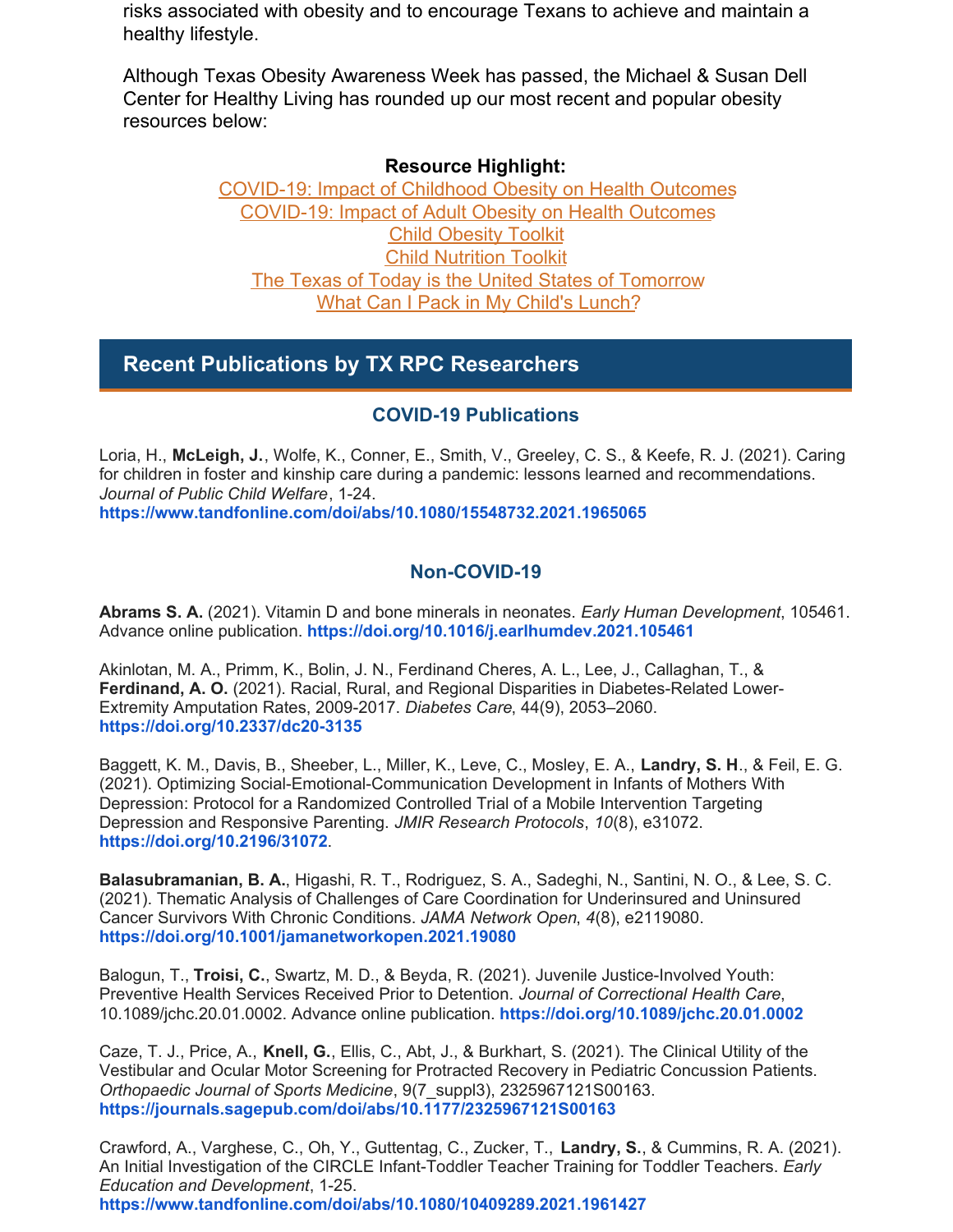Egbuonye, N. C., Ishdorj, A., **McKyer, E. L. J.**, & Mkuu, R. (2021). Examining the Dietary Diversity of Children in Niger. *Nutrients*, *13*(9), 2961. **<https://www.mdpi.com/2072-6643/13/9/2961>**

Hodgson, N. A., Gooneratne, N., **Perez, A.**, Talwar, S., & Huang, L. (2021). A Timed Activity Protocol to Address Sleep-Wake Disorders in Home Dwelling Persons Living with Dementia: The Healthy Patterns Clinical Trial. *BMC Geriatrics*, 21(1), 451. **<https://doi.org/10.1186/s12877-021-02397-2>**

Nabeel, I., Caraballo-Arias, Y., **Perkison, W. B.**, McCarthy, R. B., Saberi, P., Berenji, M., Goldman, R. H., Laestadius, J. G., Sokas, R. K., Das, R., Senay, E., Wilkenfeld, M., Cook-Shimanek, M., & ACOEM Work Group on Mitigation/Adaptation Strategies Related to Climate Change (2021). Proposed Mitigation and Adaptation Strategies Related to Climate Change: Guidance for OEM Professionals. *Journal of Occupational and Environmental Medicine*, 63(9), e650–e656. **<https://doi.org/10.1097/JOM.0000000000002321>**.

**Page, R. L.**, Han, G., Akinlotan, M., **Patron, M. P.**, Gandhi, H., & Kochan, K. J. (2021). Telomere Length and Preterm Birth in Pregnant Mexican-Origin Women. *Maternal and Child Health Journal*, 10.1007/s10995-021-03209-0. Advance online publication. **[https://doi.org/10.1007/s10995-021-](https://doi.org/10.1007/s10995-021-03209-0) 03209-0**.

Palasi, S., Zhang, N., Bankston, M., Godby, J., Burrows, H., Lagunas, J., **Perkison, W.**, Gunn, B., Chambers, M. S., Rosenthal, D. I., Morrison, W., Garden, A., Fuller, C. D., Giordano, S., & Koay, E. J. (2021). Factors Associated with Complex Oral Treatment Device Usage in Patients with Head and Neck Cancer. *Clinical and Translational Radiation Oncology*, *30*, 78–83. **<https://doi.org/10.1016/j.ctro.2021.08.004>**.

Yoon, J. H., Suchting, R., de Dios, C., Vincent, J. N., **McKay, S. A., Lane, S. D.,** & **Schmitz, J. M.** (2021). Decreased Cocaine Demand Following Contingency Management Treatment. Drug and alcohol dependence, 226, 108883. **<https://doi.org/10.1016/j.drugalcdep.2021.108883>**

#### **Texas Population Publications**

#### **General:**

Gulas-Wroblewski, B. E., Kairis, R. B., Gorchakov, R., Wheless, A., & **Murray, K. O.** (2021). Optimization of DNA Extraction from Field-Collected Mammalian Whole Blood on Filter Paper for Trypanosoma cruzi (Chagas Disease) Detection. *Pathogens (Basel, Switzerland)*, 10(8), 1040. **<https://doi.org/10.3390/pathogens10081040>**

Landry, M. J., **van den Berg, A. E., Hoelscher, D. M.** , Asigbee, F. M., Vandyousefi, S., Ghaddar, R., Jeans, M.R., Waugh, L., Nikah, K., **Sharma, S.V.**, & Davis, J. N. (2021). Impact of a School-Based Gardening, Cooking, Nutrition Interven[ti](https://doi.org/10.3390/nu13093081)on on Diet Intake and Quality: The TX Sprouts Randomized Controlled Trial. *Nutrients*, 13(9), 3081. **<https://doi.org/10.3390/nu13093081>**

Robertson, M. C., Cox-Martin, E., Liao, Y., Flores, S. A., Shegog, R., **Markham, C. M.**, Fujimoto, K., Durand, C. P., Brewster, A., Lyons, E. J., & Basen-Engquist, K. M. (2021). Acceptance- and Mindfulness-Based Techniques for Physical Activity Promotion in Breast Cancer Survivors: A Qualitative Study. *Supportive Care in Cancer*, 1–9. Advance online publication. **<https://doi.org/10.1007/s00520-021-06428-x>**

**Szeszulski, J.**, Walker, T. J., Robertson, M. C., & Fernandez, M. E. (2021). Differences in Psychosocial Constructs Among Elementary School Staff that Implement Physical Activity Programs: A Step in Designing Implementation Strategies. *Translational behavioral medicine*. Advance online publication, ibab120. **<https://doi.org/10.1093/tbm/ibab120>**

#### **North Texas**:

**Messiah, S. E.**, Xie, L., Mathew, M. S., **Delclos, G. L., Kohl, H. W.,** & Kahn, J. S. (2021). Results of COVID-19 Surveillance in a Large United States Pediatric Healthcare System over One Year. *Children*, 8(9), 752. **<https://www.mdpi.com/2227-9067/8/9/752>**

#### **South Texas**:

Bauer, C., Zhang, K., Lee, M., Fisher-Hoch, S., Guajardo, E., de la Cerda, I., Fernandez, M.E., &